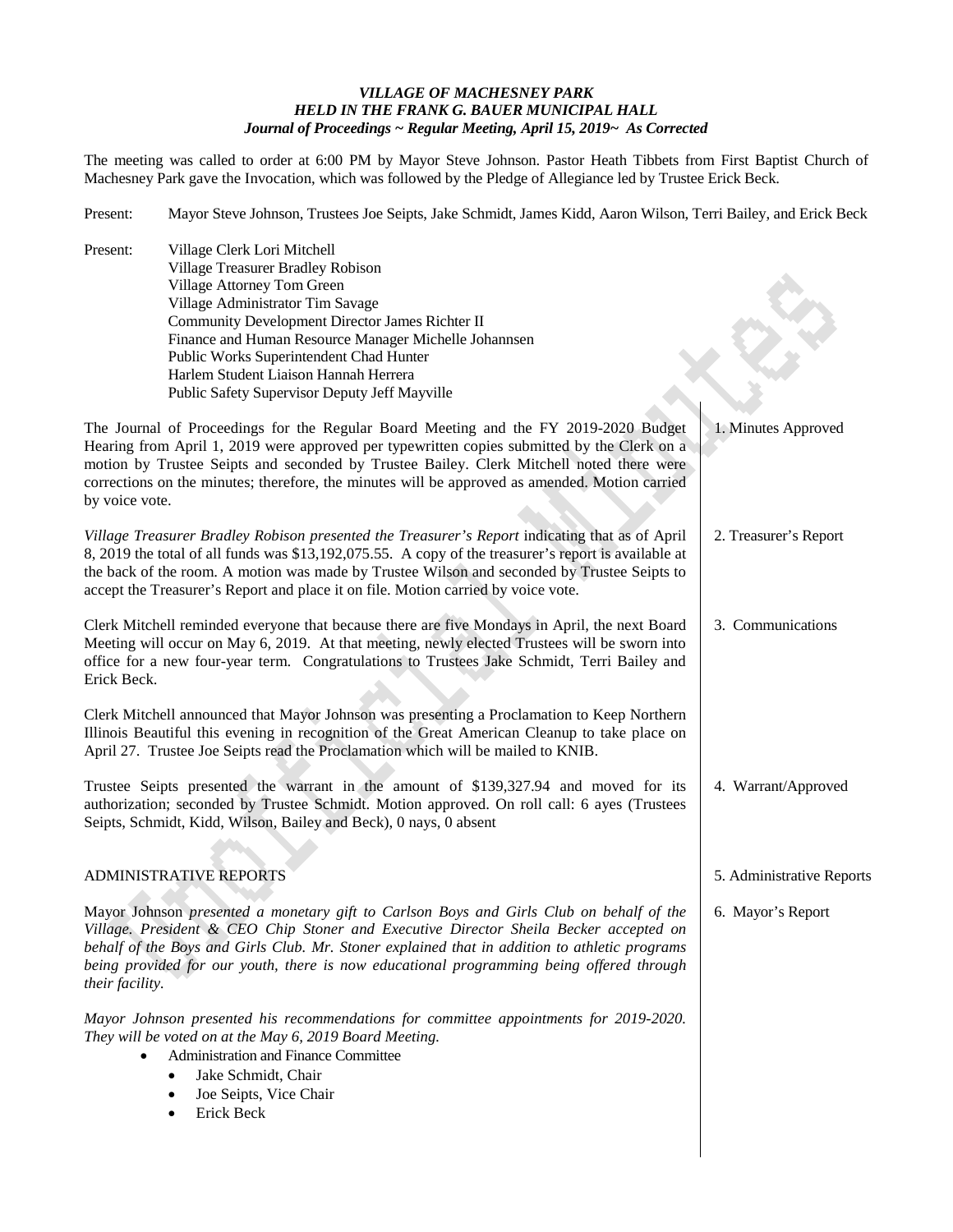*Journal of Proceedings April 15, 2019 Page Two*

- Planning and Economic Development Committee
	- Aaron Wilson, Chair
	- James Kidd, Vice Chair
	- Jake Schmidt
- Public Improvements and Safety Committee
	- Erick Beck, Chair
	- Terri Bailey, Vice Chair
	- Aaron Wilson
- Liquor Commission
	- Mayor Steve Johnson, Commissioner
	- Terri Bailey
	- Joe Seipts
	- Jams Kidd

*Mayor Johnson presented his recommendation to appoint Livia Bane for appointment to the Public Improvement and Safety Committee. The recommendation will be voted on at the May 6, 2019 Board Meeting.*

*Mayor Johnson also reported about activities he attended during the last two weeks, including a ribbon cutting at Baking Grounds, Open House at TLC and the Chamber Easter Egg Hunt.*

Attorney Tom Green *had no report this evening.*

Village Administrator Tim Savage *had no report this evening.*

Finance and HR Manager Michelle Johannsen *had no report this evening.*

Community Development Director James Richter II *announced that the Illinois Power Agency had a lottery drawing on April 10, 2019 to award renewable energy tax credits to community solar projects throughout the State. By lottery drawing, the first 79 projects that generate 150 MW of power were awarded tax credits. Cenergy's Solar Power Project proposed at Vaughndale and Perryville was selected as 156 out of 430 total projects; which they are on a waiting list. Cenergy Power advised that the project still has an opportunity at getting energy tax credits because some of the awarded projects will drop out due to inter-connection costs that might be too high for them to endure. In addition, some of the projects did not seek zoning approval prior to seeking the tax credits and so may need to withdraw their project. Additionally, the State is mulling a second round of tax credits, so there might be an additional opportunity for Cenergy's project to be selected. Cenergy has an option to lease the property at Vaughndale and Perryville through December 18, 2019.* 

*Further, Dir. Richter reported that on March 19, 2019 he attended the Northern Illinois Land Bank Authority meeting as the Village's Appointed Representative. During that meeting, the Board voted to accept Machesney Park, Loves Park and South Beloit as new members of the Land Bank. The R1 Planning Commission Staff gave an overview of the Land Bank.. They discussed the grant that was received from the Illinois Housing Development Authority as seed money and basically set the stage as to what the Land Bank is going to be doing.*

Public Works Superintendent Chad Hunter *had no report this evening.*

Village Engineer Chris Dopkins *left no report in his absence this evening.*

- 7. Attorney's Report
- 8. Village Administrator
- 9. Finance/HR Manager
- 10. Comm. Dev Director

11.Pub Works Supt

12.Village Engineer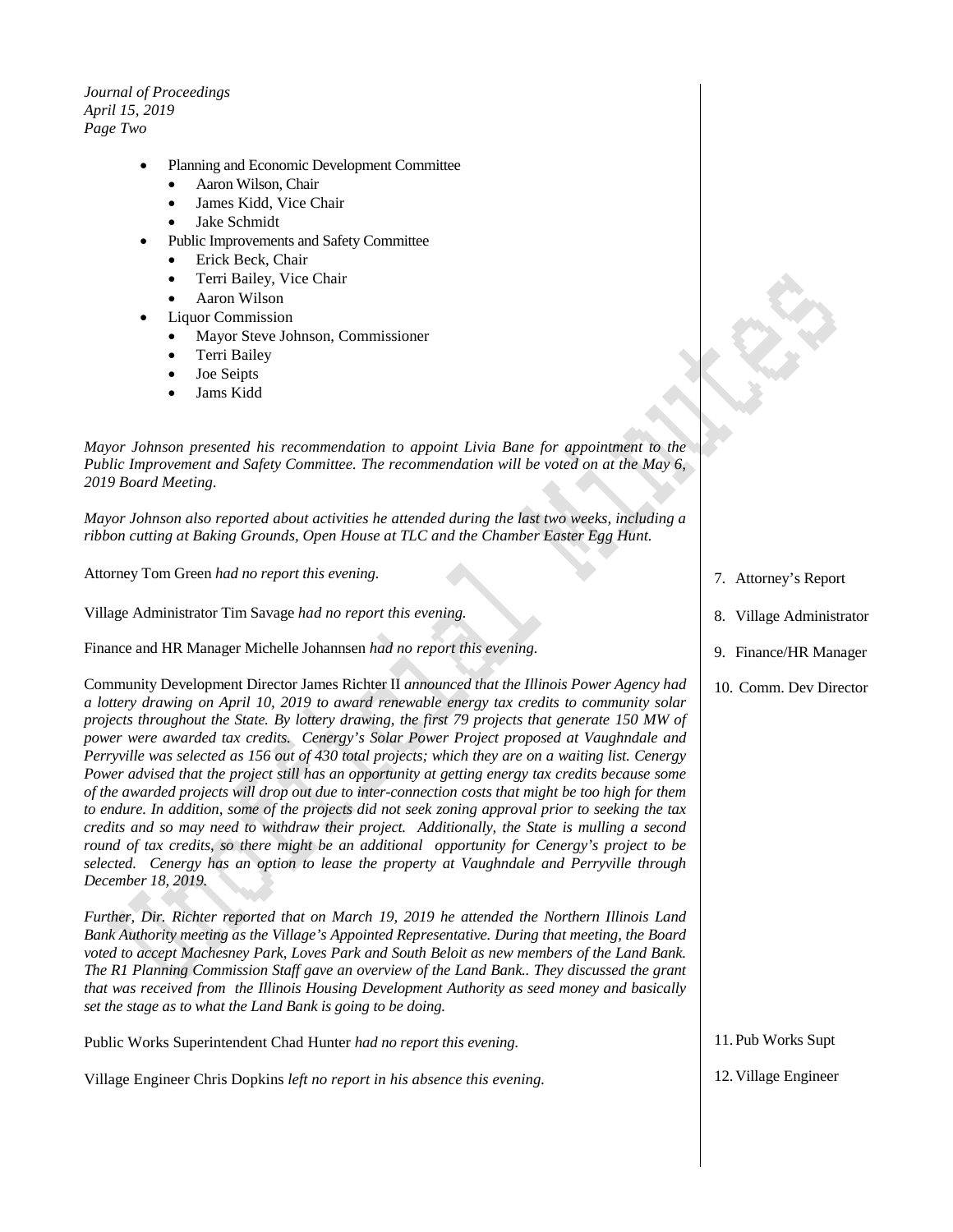*Journal of Proceedings April 15, 2019 Page Three*

*Student Liaison Hannah Herrera reported that last weekend, the Harlem High School Varsity Girls Track Team competed at Rock Island High School and they won First Place. In addition, the High School Science Olympiad Team went to State this year and placed 25 out of 50 schools which was higher than any other regional school. There were also some 3rd and 4th place*  finishes in this competition. She reminded everyone that Harlem is conducting a shoe drive, *collecting gently used shoes for the underprivileged. The school will receive money through this project based on the number of shoes we collect. She noted that there is a collection box in the Village Hall foyer.*

Public Safety Supervisor, Deputy Jeff Mayville, had no report this evening.

## COMMITTEE AND TRUSTEE REPORTS

*District #1 Trustee Seipts, Administration and Finance Committee Chairperson reported the A&F Committee met this evening and recommended approval of Warrants, one ordinance and one resolution that will be on the Board Agenda on May 6 with positive recommendations.* 

*District #2 Trustee Schmidt, Public Improvement and Safety Chairperson reported that Public Improvement and Safety Committee met this evening, reviewed two resolutions that will go to the May 6, 2019 Board Meeting with positive recommendations.*

| Further, he reported that he had been contacted by several residents in his district asking him to<br>remind the public to be cautious when driving through neighborhoods now that the weather is<br>warming up as people will be mowing their yards and children will be outside playing. Also, he<br>asked that residents remember that when they are mowing to be careful not to blow grass into<br>the roadways as it is hazardous to bikes and motorcycles.                                                                                                                                            | 17. District #2 Report                                                                                                                                                                                                           |
|-------------------------------------------------------------------------------------------------------------------------------------------------------------------------------------------------------------------------------------------------------------------------------------------------------------------------------------------------------------------------------------------------------------------------------------------------------------------------------------------------------------------------------------------------------------------------------------------------------------|----------------------------------------------------------------------------------------------------------------------------------------------------------------------------------------------------------------------------------|
| District #3 Trustee Kidd, Public Improvement and Safety Vice-Chairperson had no report this<br>evening.                                                                                                                                                                                                                                                                                                                                                                                                                                                                                                     | 18. District #3 Report                                                                                                                                                                                                           |
| District #4 Trustee Wilson, Administrative and Finance Vice-Chairperson, had no report this<br>evening.                                                                                                                                                                                                                                                                                                                                                                                                                                                                                                     | 19. District #4 Report                                                                                                                                                                                                           |
| District #5 Trustee Bailey, Planning and Economic Development Chairperson, had no report<br>this evening.                                                                                                                                                                                                                                                                                                                                                                                                                                                                                                   | 20. District #5 Report                                                                                                                                                                                                           |
| District #6 Trustee Beck, Planning and Economic Development Vice-Chairperson, had no<br>report this evening.                                                                                                                                                                                                                                                                                                                                                                                                                                                                                                | 21. District #6 Report                                                                                                                                                                                                           |
| CONSENT AGENDA - Mayor Johnson noted that the next item is the Consent Agenda. He<br>asked Staff to introduce all items to be considered under the Consent Agenda.                                                                                                                                                                                                                                                                                                                                                                                                                                          | 22. Consent Agenda                                                                                                                                                                                                               |
| Village Administrator Tim Savage presented the items as follows:<br>Ordinance 12-19, Disposal of Surplus Property no longer necessary to the operation of<br>B.<br>the Village, Second Reading<br>Ordinance 20-19, Authorize Budget Amendments for FY 2018-2019, Second Reading<br>C.<br>Ordinance 21-19, Adoption of the Annual Budget FY 2019-2020, Second Reading<br>D.<br>Ordinance 07-19, Special Use Permit for Outdoor Storage in Industrial Light District at<br>Е.<br>1152 Turret Drive, First Reading<br>Ordinance 09-19, Text Amendment to Zoning Code, Article 13, Section Z-59, entitled<br>F. | Passed/<br>Ord 12-19/2 <sup>nd</sup> Passed<br>Ord 20-19/2 $nd$ /Passed<br>Ord $21-19/2nd/P$ assed<br>Ord $07-19/1$ <sup>st</sup> /Passed<br>Ord 09-19/1st/Passed<br>Ord 10-19/1st/Passed<br>Ord $11-19/1$ <sup>st</sup> /Passed |
| "Recycling Facilities," First Reading<br>Ordinance 10-19, Special Use Permit for Recycling Facility in Commercial General<br>G.<br>District at 8409 N. Second Street, First Reading                                                                                                                                                                                                                                                                                                                                                                                                                         | Ord $19-19/1$ <sup>st</sup> /Passed<br>Res 22-R-19/Passed                                                                                                                                                                        |

H. Ordinance 11-19, Variances from Recycling Facility Use Criteria, at 8409 N. Second Street, First Reading

13.Student Liaison

14. Pub Safety Supervisor

15. Committee Reports

16. District #1 Report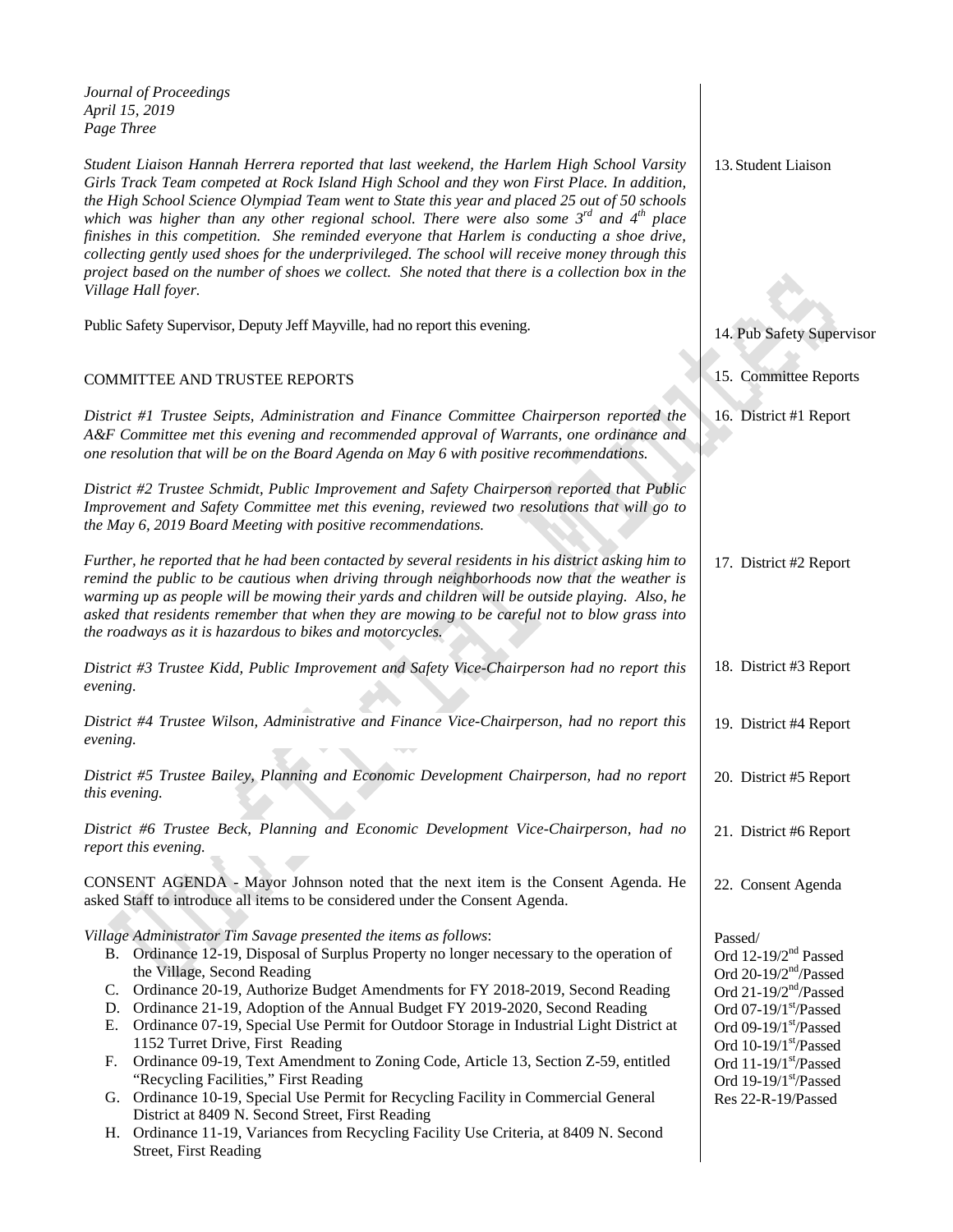*Journal of Proceedings April 15, 2019 Page Four*

- I. Ordinance 19-19, Text Amendment to Zoning Code, Article 13, Section Z-59 entitled, "Schools and Educational Institutions," First Reading
- J. Resolution 22-R-19, Motor Fuel Tax (MFT) Appropriation for FY 2019-2020

Mayor Johnson asked if there were items a Trustee would like removed from the Consent Agenda to be considered separately. There were no items removed from the Consent Agenda. The Consent Agenda was accepted as presented.

Mayor Johnson called for a motion to approve all items under the Consent Agenda. The motion was made by Trustee Beck and seconded by Trustee Seipts. The motion was approved by roll call vote: 6 ayes (Trustees Seipts, Schmidt, Wilson, Bailey, Beck and Mayor Johnson), 0 nays, 0 absent, 1 present (Trustee Kidd)

## UNFINISHED BUSINESS

Mayor Johnson called for a motion to approve Ordinance 13-19, Zoning Map Amendment from Residential (R1) to Commercial General (CG), 7250 Perryville Road for first reading. The motion was made by Trustee Seipts and seconded by Trustee Schmidt. *Staff Report: Community Development Director James Richter III reported this zoning map amendment request would rezone the subject property from the Single Family Residential District (R1) to the Commercial General Zoning District (CG). The map amendment had been filed in conjunction with a Special Use Permit for a self-storage facility as well as several variations from the zoning ordinance. However, the variances have been withdrawn by the applicant. The subject property is at the north end of the Wyndridge Subdivision, west of Perryville, is currently zoned R1, Single Family Residential and is used as farm land. This zoning change to Commercial General District is mostly consistent with our Comprehensive Future Land Use Plan and on that plan, immediately south of Eagles View Subdivision, an open space buffer is illustrated. The remaining vast majority of the property is planned for commercial uses. Due to the fact that this area is not planned for residential development, it makes sense for the commercial zoning change on the property as a continuation of the Perryville Commercial Corridor immediately south and across the street. Staff recommends approval of this zoning change. The Planning and Zoning Commission did not recommend approval of the zoning map amendment as it was attached to the self-storage project. However, the Planning and Economic Development Committee approved with positive recommendation for the zoning map amendment which was requested on its own due to the applicant's withdrawal of their special use and variation requests for the self-storage facility. There was discussion amongst the committee. Trustee Seipts reported he had met with residents where they discussed options, concerns and recommendations of things they wanted to see done. He summarized the requested buffer that was agreed to by the developer.*

The motion was approved by roll call vote: 7 ayes (Trustees Seipts, Schmidt, Kidd, Wilson, Bailey, Beck and Mayor Johnson), 0 nays, 0 absent

NEW BUSINESS - None

PUBLIC COMMENT: None

CLOSED SESSION: None

Trustee Schmidt moved to adjourn; seconded by Trustee Kidd. Motion approved by voice vote. Meeting adjourned at 6:23 p.m.

APPROVED:

Lori J. Mitchell, MMC Village Clerk

\_\_\_\_\_\_\_\_\_\_\_\_\_\_\_\_\_\_\_\_\_\_\_\_\_

23. Unfinished Business Res 23-R-19/1 $\mathrm{^{st}}$ /Passed

- 24. New Business
- 25. Public Comment
- 26. Closed Session
- 27. Adjourn